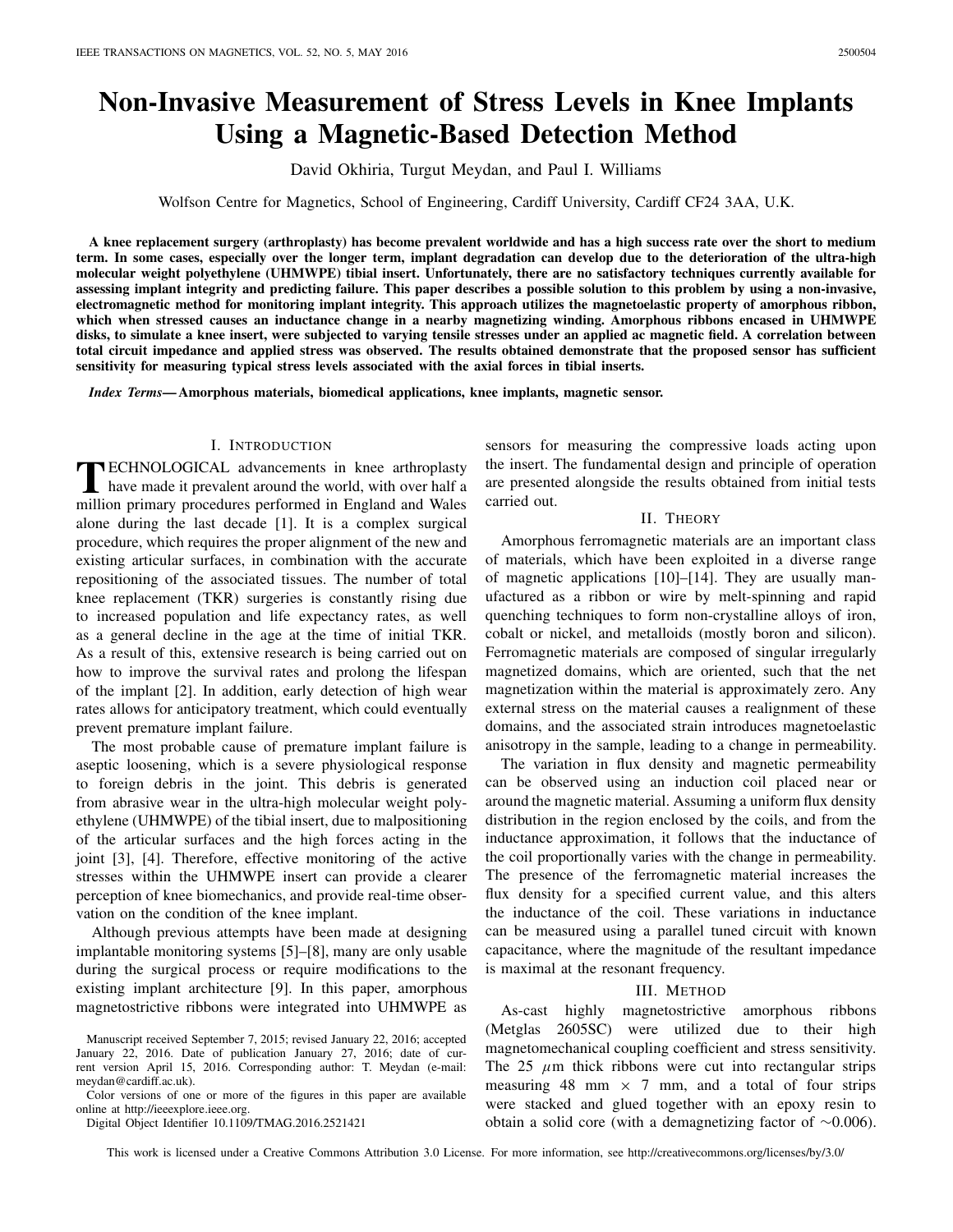

Fig. 1. (a) Cross-sectional view showing the position of polypropylene condyles and UHMWPE insert within the Helmholtz coils. (b) Schematic of the electrical measurement circuit.

The resulting amorphous sample was sandwiched between two 5 mm thick circular UHMWPE disks measuring 50 mm in diameter. To allow for the deflection of the ribbons when stressed, a 2 mm deep rectangular trench measuring 40 mm  $\times$  8 mm was centrally bored on the inner surface of the bottom disk. The low coefficient of friction of UHMWPE makes bonding difficult. This problem was circumvented by treating the surfaces with a polyolefin primer prior to bonding with a cyanoacrylate-based adhesive. A profile of the resulting insert design is shown in Fig. 1(a), where it can be noted that only a 40 mm section of ribbon actually experiences deflection due to strain. To simulate the femoral condyles, a model was fabricated from polypropylene (which has a higher compressive strength than UHMWPE) with the spherical



Fig. 2. Frequency sweep of the tank circuit showing resonant frequency.

articulating surfaces of radius 20 mm. This radius was selected in order to achieve initial contact stresses, which fall within the reported range after TKR (about 30–60 MPa) [15], [16]. The inserts were subjected to axial compressive loads varying from 100 to 5000 N, using a Zwick Roell Z050 materials testing machine, in the presence of an AC magnetic field generated by a pair of Helmholtz coils measuring 22 cm in diameter and with 1470 turns each. The coils were fed by a Krohn-Hite model 7500 wideband power amplifier and were connected in parallel with a  $0.01 \mu$ F capacitor to form a tuned  $(LC)$  circuit. The resonant frequency, the voltage across the tuned circuit, and the line current through the circuit for each value of applied load were measured and recorded. The voltage and current measurements were automated using two Agilent 34401A digital multimeters controlled using LabVIEW software. A diagram of the electrical circuit is shown in Fig. 1(b).

#### IV. RESULTS AND DISCUSSION

A frequency sweep of the tuned circuit indicated that it resonated at 1.82 kHz, as shown in Fig. 2. It was noted that the voltage across the tuned circuit remained constant over the frequency range. Since the associated strains are small and both articulating surfaces are non-conforming, the value of applied stress was approximated using the Hertzian theory of non-adhesive contact between a sphere and an elastic half-space [17]. The radius of the contact area between each condyle of and the surface of the insert is given by

$$
a = \sqrt[3]{\frac{3FR}{4E^*}}
$$

where  $F$  is the applied force per condyle in Newtons. In this case, the effective radius  $(R)$  is the radius of the condyles, since the insert is flat. The reduced modulus,  $E^*$ , can be defined as

$$
E^* = \left(\frac{1 - v_1^2}{E_1} + \frac{1 - v_2^2}{E_2}\right)^{-1}
$$

where  $E_{1,2}$  and  $v_{1,2}$  are the elastic moduli and Poisson's ratios for the condyles and the insert, respectively. The maximum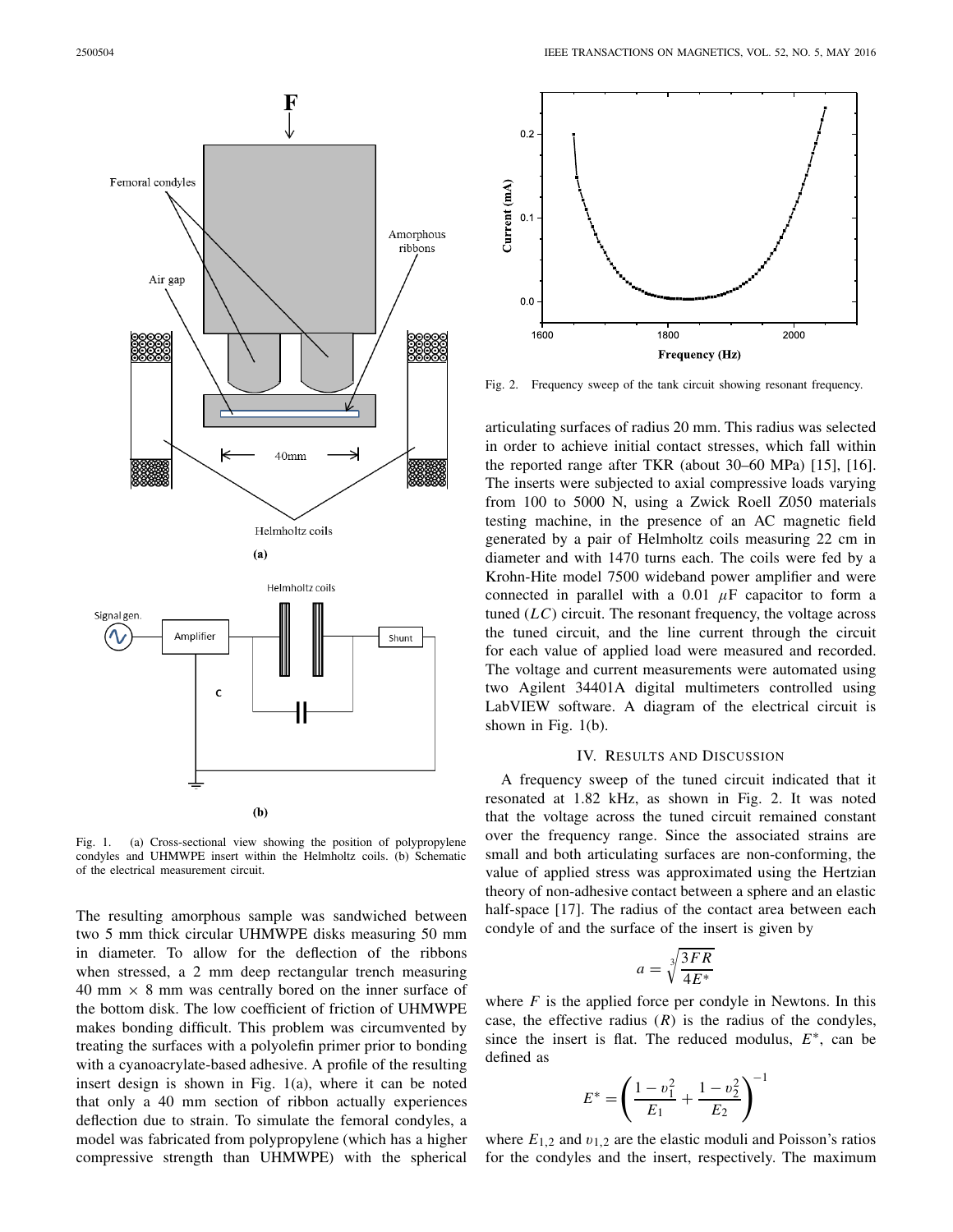TABLE I CALCULATED CONTACT PRESSURE FOR VARIOUS VALUES OF APPLIED FORCE

| <b>Total applied</b><br>force (Newtons) | Radius of contact<br>area circle per<br>condyle (mm) | Max. contact<br>pressure per<br>condyle (MPa) |
|-----------------------------------------|------------------------------------------------------|-----------------------------------------------|
| 100                                     | 1.08                                                 | 20.54                                         |
| 200                                     | 1.36                                                 | 25.88                                         |
| 300                                     | 1.55                                                 | 29.62                                         |
| 400                                     | 1.71                                                 | 32.60                                         |
| 500                                     | 1.84                                                 | 35.12                                         |
| 1000                                    | 2.32                                                 | 44.25                                         |
| 2000                                    | 2.93                                                 | 55.75                                         |
| 3000                                    | 3.35                                                 | 63.82                                         |
| 4000                                    | 3.69                                                 | 70.24                                         |
| 5000                                    | 3.97                                                 | 75.66                                         |



Fig. 3. Measured impedance spectrum for various values of contact pressure.

contact pressure on the insert is given by

$$
p_0 = \frac{3F}{2\pi a^2}.
$$

The forces were centrally applied to the fabricated condyles, and hence, the force on each condyle was assumed to be equal to half of the total applied. The elastic moduli of polypropylene and UHMWPE were taken as 1.5 and 0.7 GPa, respectively, while Poisson's ratio for both materials was set as 0.45. The corresponding contact pressure values at the surface of the insert for the applied forces are presented in Table I. From the measured voltage and current values, the magnitude of the *LC* circuit impedances at different frequencies was calculated using Ohm's law and plotted, as shown in Fig. 3. As the insert wears out due to abrasion, the load bearing surface gets thinner; hence, the deflection in the ribbons due to similar axial loading is more. This introduces more strain and ultimately, a proportional decrease in initial permeability.

It was observed that increasing the contact pressure while keeping the frequency constant resulted in a steady decay in the measured *LC* circuit impedance. For better comparison, the normalized values of the measured impedance and the corresponding contact pressure at different frequencies are plotted, as shown in Fig. 4. The variation remained linear



Fig. 4. Normalized impedance versus contact pressure at various frequencies  $(R^2 > 0.9)$ .

for contact pressure up to about 40 MPa before tapering off, and the sensitivity was highest at resonance (evidenced by the largest decay rate of  $-0.046$  Ω/Pa) but this sharply declined as the frequency deviated from this value. Although the magnitude of the impedance considerably varied with applied pressure (over the range of about 2 MHz), the changes in the actual inductance were quite small (a 2 mH variation). A consequence of this was that the resonant frequency remained fairly constant over the range measured. This can be overcome by using coils with lower inductance, such that small inductance changes will produce a significant shift in the resonant frequency. In addition, using more sensitive meters with higher resolution will enable easier detection of resonance changes down to a few Hertz. Greater sensitivity can be realized by increasing the dimensions of the amorphous ribbons utilized and eliminating random intrinsic stresses to obtain a uniaxial domain structure.

The repeatability has been reported in terms of the standard deviation of the measured quantities at each frequency. The maximum deviation was ∼0.08 and this occurred when the insert was initially stressed. As the contact pressure increased to about 29 MPa, the deviation dropped to less than 0.04, and increasing the contact pressure beyond that dropped the deviation even further. Similarly, the maximum value of the normalized error of the impedance at the point of initial stress was 0.1 (at the resonant frequency) but this steadily dropped with increased loading to 0.06. This reported uncertainty is based on a standard uncertainty multiplied by a coverage factor  $k = 1$ , which provides a confidence level of ~68%.

Additional research can be carried out to determine the optimal positioning of the amorphous ribbons within the insert for maximum stress transfer. The data obtained establish that the setup is suitable for measuring the contact pressure due to the combined axial forces, which the insert is subjected to, up to about 70 MPa, which falls within the reported stresses after TKR.

#### V. CONCLUSION

This paper described a magnetic-based detection method in which amorphous ribbons were used to determine the stress